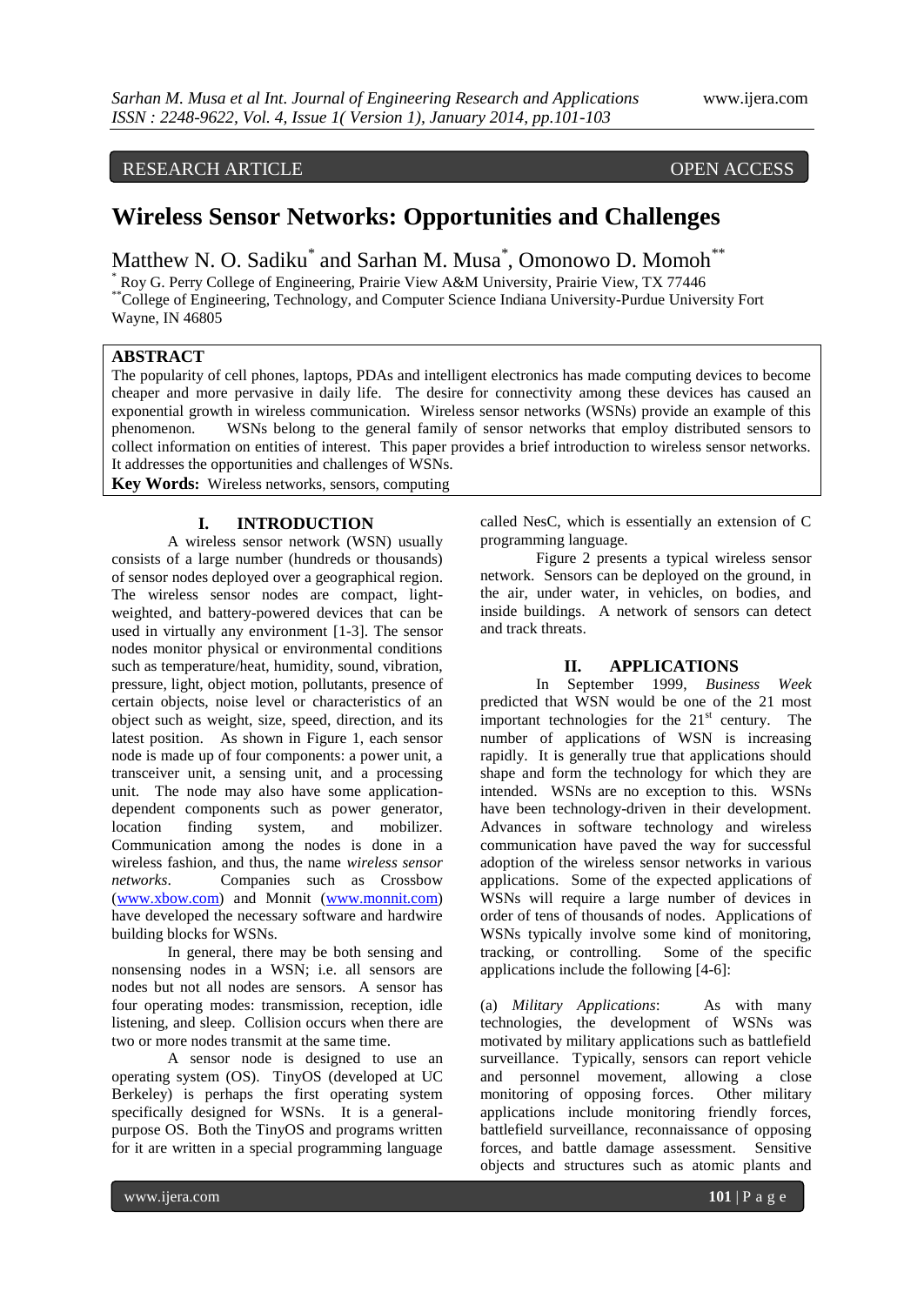ammunition depots can be protected by intelligent sensors.

(b) *Civil Engineering*: Structural health monitoring for civil structures has been a research focus for academia and industry. Sensors can be placed in bridges to detect structural weakness and in water reservoirs to detect hazardous materials.

(c) *Agriculture and Environment Monitoring:* A number of WSNs have been deployed for agricultural and environmental monitoring. For example, the Zebranet project at Princeton aims at tracking the movement of zebras in Africa. Researchers at University of West Australia are developing a prototype WSN for monitoring of soil water. Fire and floods can be detected by densely deployed sensor networks. WSNs can potentially advance the pursuit of geographical studies of volcanic activity.

(d) *Industrial Applications*: Sensors are already widely deployed in industrial applications, such as in monitoring of assembly lines. Industrial robots are equipped with sensors and are connected wirelessly to a computer. Cars, which have sensors and actuators in them, can be networked to improve the efficiency of traffic.

In addition to traditional applications of wireless sensor networks, they can also be used to protect cultural property. In cultural property protection, setting up fixed structure (with power lines and communication cables) is not allowed. Since WSNs do not require wired infrastructure, they can be used for cultural property protection. For example, Bulguksa temple (a Buddhist temple in South Korea) has been designated as the world's cultural property by UNESCO. Such a temple requires WSN to monitor and protect cultural artifacts in the temple.

### **III. CHALLENGES**

As noted above, wireless sensor networks have a wide range of potential applications. However, there are many challenging problems that must be addressed for efficient operation of WSNs in real applications and current technology is not up to meeting some of these challenges. These challenges include [7-9]:

(a) *Size*: The main challenge is to produce low cost and tiny sensor nodes. Miniaturization and low cost will follow from the recent and future development in the field of micro-electro-mechanical systems (MEMs). Several aspects of WSN nodes can be miniaturized with MEMs technology.

(b) *Energy:* Energy is the scarcest resource of WSN nodes and it determines the lifetime of WSNs. Being a microelectronic device, a sensor node can be equipped with a limited power source (less than 0.5 Ah, 1.2 V). Sensor nodes may be equipped with effective power scavenging techniques, such as solar cells, because it is not easy to access or replace them after deployment. For those that use battery, battery lifetime is one of the critical factors to consider in the network design.

(c) *Storage*: The use of wireless channels and the reliability of sensor nodes lead to a new approach for data storage and retrieval. The new approach is to have data stored

locally within the sensors.

(d) *Routing*: The design of routing protocols in WSNs is influenced by several challenging factors that must be overcome in order to achieve efficient communication. Routing in WSNs differs from the one in conventional IP networks. Getting data from all the thousands of sensors may result in the receipt of irrelevant and redundant data from nodes. This is definitely inefficient at the level of storage and energy.

(e) *Security*: WSNs communicate important private data and security is a crucial issue. We recall that many WSNs are used for military or surveillance purposes. One way to ensure data security is to use encryption, but this is not practical for efficiency and resource constraints.

It is difficult, if not impossible, to meet these challenges in a single network. Most WSNs are application specific and are designed to meet the challenges for that specific application.

#### **IV. CONCLUSIONS**

This paper presents an overview of wireless sensor networks. It is hoped that the reader would have an appreciation of the applications for which WSNs are intended. The study of WSNs is challenging because it requires an enormous breadth of knowledge from a variety of disciplines including signal processing, networking and protocols, embedded systems, and distributed algorithms. The field of WSN is gaining interest among researchers and diverse groups such as environmental, public safety, military, and medicine. The development and applications of WSNs have made them to be hot research topics. Sensor network technology will have a significant impact on our lives in the  $21<sup>st</sup>$ century.